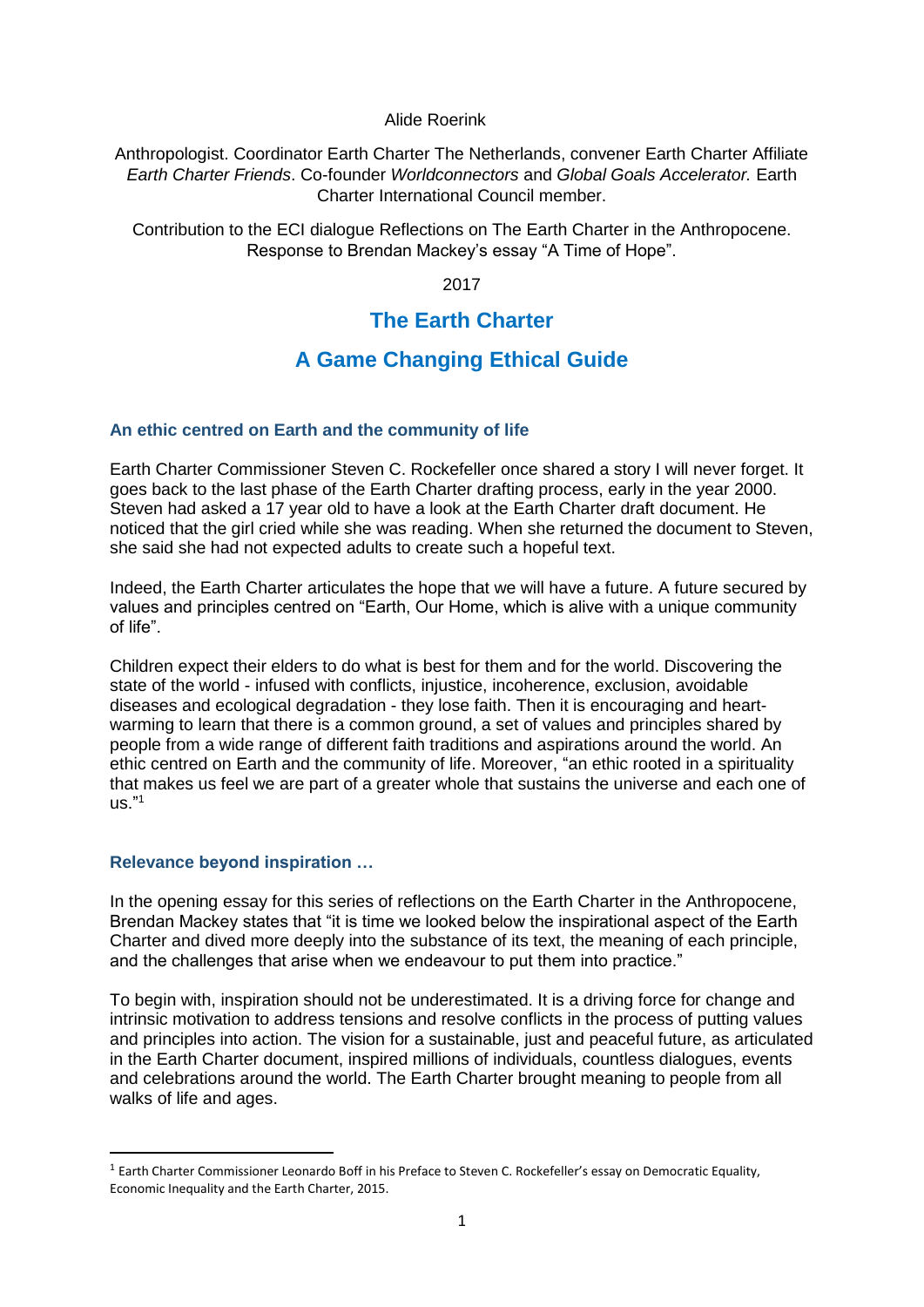Also below the inspirational relevance of the Earth Charter, there are multiple ways in which Earth Charter values and principles are being translated into concrete actions and transformative initiatives. In this essay, I will highlight some examples in the field of education, world citizenship and governance. I will also give some suggestions to take next steps and engage with partners and other initiatives. This is needed to - on the one hand – make more impact to address the pressing world problems we are faced with in this Anthropocene, such as climate change, economic and social inequality and exclusion. On the other hand to become more visible and provide positive perspectives.

### **.. in Education**

Since the launch of the Earth Charter in June 2000, the international secretariat is playing an important role in the field of education, as a spider in the web. The Earth Charter values and principles were promoted to be applied in many ways. By developing education guide books, organising events, sharing stories and lessons learnt. Just have a look at the virtual library of the Earth Charter Education Centre and you will be surprised about the quality and quantity of the publications and materials in all languages and on all levels of education based on the Earth Charter.<sup>2</sup>

An effective strategy to integrate Earth Charter values and principles on the global level, was the UNESCO endorsement of the Earth Charter in 2003, and the decision by UNESCO to use the Earth Charter as the framework for the Decade on Education for Sustainable Development (2005 – 2015). Earth Charter ambassadors, affiliates, partners and UNESCO Chairs in other countries worked hard to make this happen and to play a continuing active role.

Other achievements are the realization of a green building, the *Earth Charter Education Centre*, and the appointment of Earth Charter executive director Mirian Vilela as the *UNESCO Chair on Education for Sustainable Development with the Earth Charter<sup>3</sup>* . With the development of Earth Charter masterclasses and courses, a growing circle of educators and school leaders are being engaged. Sam Crowell, Earth Charter International Faculty, developed an interesting vision called Emerging Teaching<sup>4</sup>, which is inspired by the Earth Charter and resonates with educators in many parts of the world.

It is impossible to highlight and respect all that is happening in the field of education with the Earth Charter. It is just a miracle to see how many committed people devote their time and lives on this, with very limited financial recourses. The transformation of education systems is not fuelled by budgets, but by the conviction that ethical awareness starts at childhood and continues with lifelong learning.

Around the world, there is a big difference in the level of attention for the Earth Charter in education. Even in The Netherlands, where the Earth Charter was launched and a national Earth Charter network with members active in the field of education, it is rare for students to learn about the Earth Charter in school. In Mexico, this is quite the opposite. When my daughter as part of her studies International Relations, started a Master's program at UNAM in Mexico city a few years ago, she was surprised that the Earth Charter was discussed in the very first lecture she attended. She soon found out that this was not a coincidence. The Ministries of Education and Environment endorsed the Earth Charter and are committed to

**.** 

<sup>2</sup> http://earthcharter.org/virtual-library/

<sup>3</sup> http://earthcharter.org/learn/earth-charter-center-education-sustainable-development/

<sup>4</sup> https://www.amazon.com/Emergent-Teaching-Creativity-Significance-Transformation/dp/1475802552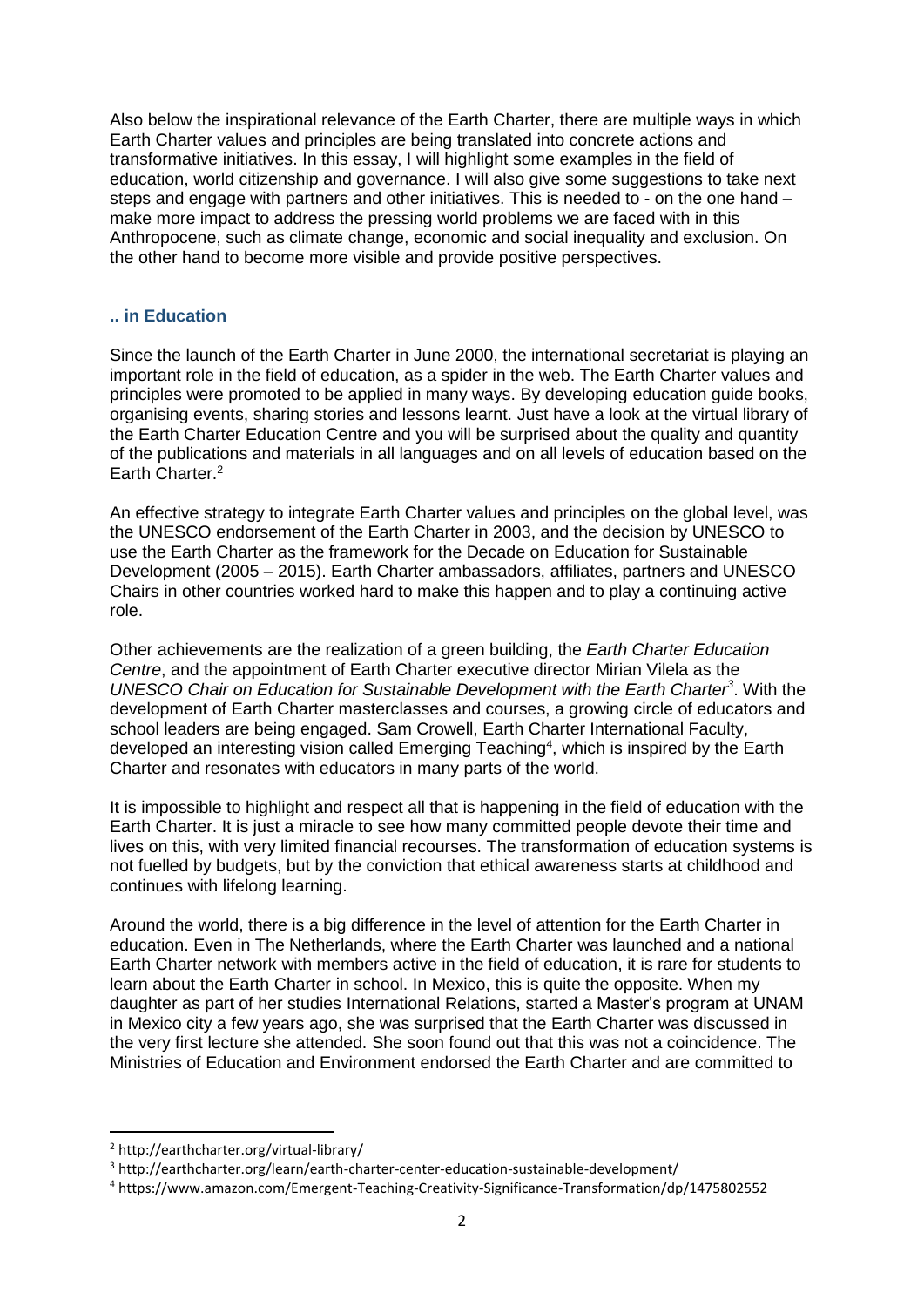integrate the Earth Charter in education at all levels. A strong Earth Charter network with chapters in all regions is in place in Mexico and local governments are engaged<sup>5</sup>.

I would like to suggest to Earth Charter Affiliates to assess what the level of attention for the Earth Charter in education is in your country. To reach out to students or student boards and initiatives and cooperate with them on the way the Earth Charter can play a visible role in their context. To look for inspiring examples of how the Earth Charter is integrated in schools. To come up with ideas, for example to introduce the celebration of International Earth Charter Day (29 June), to play the Earth Charter Game<sup>6</sup>, or to organise an Earth Charter essay contest. Earth Charter International will publish the stories on the website.

#### **… in World Citizenship**

In the field of world citizenship, the Earth Charter forms the bases for several new projects and programs. First of all, there is the Earth Charter International Youth Leadership program<sup>7</sup>. Coordinated by the Earth Charter Youth Project staff member, young people from all parts of the world are engaged and educated on ethics and sustainable development and to take leadership roles in their societies. A concrete example of youth leadership, inspired by both the Earth Charter and the SDGs, is the creation of the latest online application called MAPTING<sup>8</sup>. MAPTING enables users to share positive actions to achieve the goals of the Earth Charter and SDGs on the world map. It is created by the Earth Charter Youth coordinator in cooperation with young people working with Earth Charter partner SGI in Japan. I invite you to download MAPTING and start using it. You can search for positive actions structured according to the 17 SDGs, or by country. You can encourage positive actions by 'liking' them. You can make connections directly and see how to cooperate. If we manage to make MAPTING go viral, all SDG supporters will naturally find the Earth Charter.

A focus on compassion, one important Earth Charter value, proves to be another successful approach to make a difference in people's daily lives. Given one wish and the TED prize in 2008, Karen Armstrong, a respected scholar, was able to kick off the process to create the Charter for Compassion. This new Charter was successfully crafted by a group of leading inspirational thinkers from the three Abrahamic traditions of Judaism, Christianity and Islam and based on the fundamental principles of universal justice and respect. In November 2009, the Charter for Compassion.<sup>9</sup> was born. It grew from contributions from more than 150,000 people from 180 countries, and was crafted into a succinct, 312-word pledge that allows room for all faiths by a panel of leading religious scholars. More than 107,000 people have pledged to uphold it. Cooperation between the Earth Charter initiative and the Charter for Compassion was established in the early stages of the Charter for Compassion. The Earth Charter is listed on the website as 'Environmental Partner' and the Earth Charter document can also be found there<sup>10</sup>. Interestingly, the Earth Charter Initiative and the Charter for Compassion Initiative both brought forward a city programme: The Compassionate City and Earth Charter Cities<sup>11</sup>. Another commonality is that both closely cooperate with faith communities. Here is an opportunity to renew the partnership, join forces and strengthen each other to enhance compassionate actions.

**.** 

<sup>5</sup> http://earthcharter.org/countries/mexico/

<sup>6</sup> http://earthcharter.org/news-post/earth-charter-game-education-strategy-for-sustainability/

<sup>7</sup> http://earthcharter.org/youth/

<sup>8</sup> http://www.mapting.org/

<sup>9</sup> <https://charterforcompassion.org/>

<sup>10</sup> <https://charterforcompassion.org/350-org/earth-charter>

<sup>11</sup> <http://earthchartercities.org/>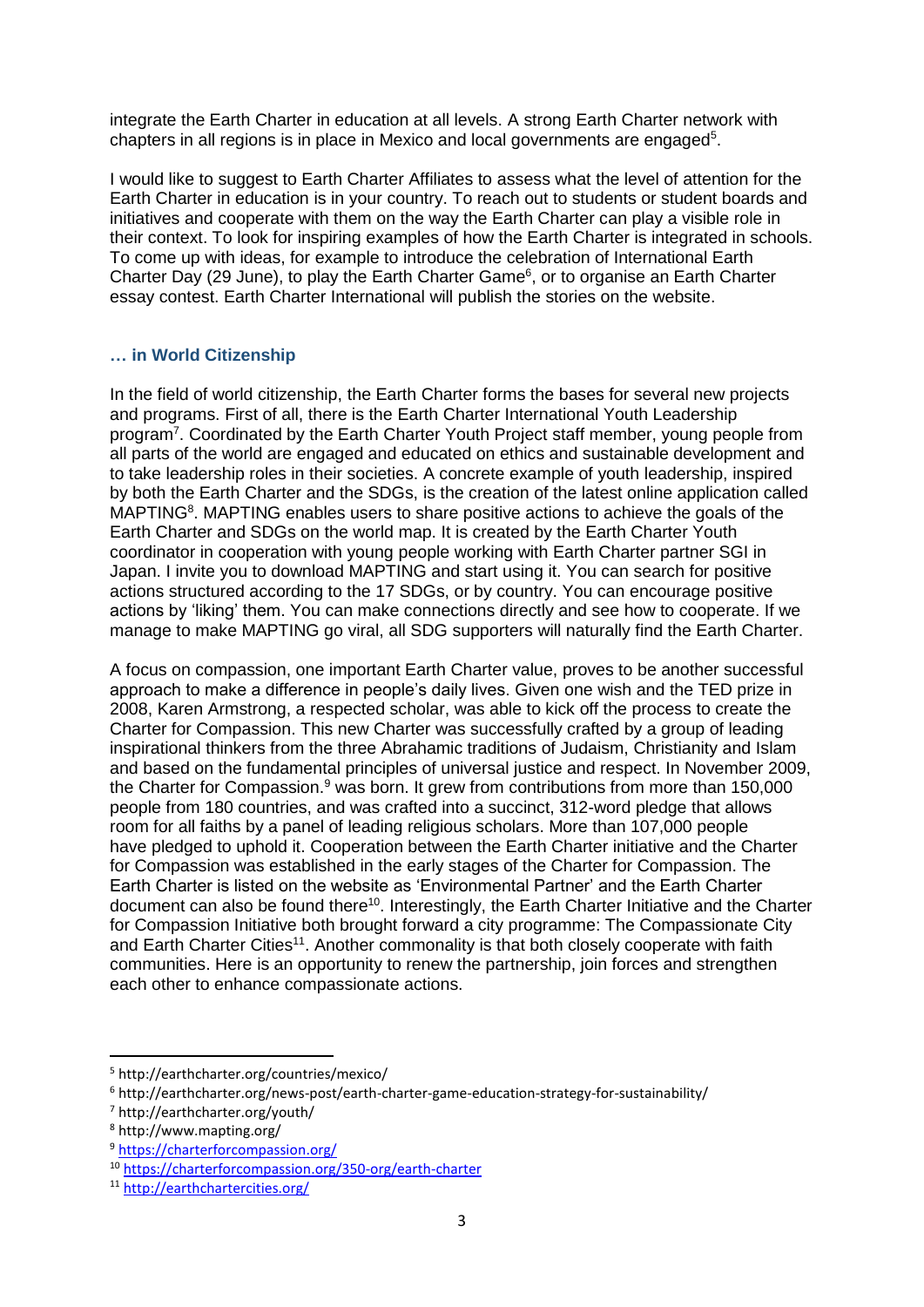An example of an initiative inspired by the Earth Charter, which engages businesses and actors in the financial sector, is *The True Price movement<sup>12</sup> .* It started by young members of the Worldconnectors Round Table in The Netherlands, with the idea to implement Earth Charter principle 7.d.: " Internalize the full environmental and social costs of goods and services in the selling price, and enable consumers to identify products that meet the highest social and environmental standards." The true price is being calculated and published for products such as potatoes and other food items, but also more abstract things such as landscapes. The True Price movement has developed in the past few years into an independent social enterprise and works to create an economy that creates value for all. One of the first companies that integrate the true price in their business model is EOSTA, a trading company in organic fruit and vegetables and Earth Charter endorser<sup>13</sup>.

#### **… in Governance**

The Earth Charter proves to be relevant in the context of global governance. Its position as a 'People's document' and a soft law instrument, is a strength in certain aspects. At the occasion of the 60<sup>th</sup> anniversary of the Universal Declaration of Human Rights, "Inspiration for Global Governance"<sup>14</sup> was published, in which the authors (Earth Charter Commissioner Ruud Lubbers, Tineke Lambooy and Willem van Genugten) highlight how both the Universal Declaration of Human Rights (1948) and the Earth Charter (2000) constitute an important basis for modern global governance. The first document marks the beginning of the human rights tradition; the second builds further on these values, and also includes more modern aspirations. It highlights the interconnectedness of all living beings and our duty to protect the Earth's vitality, diversity and beauty<sup>15</sup>. At the eve of the celebration of 70 years UDHR, there is an opportunity for the Earth Charter to play a central role, both as movement and as document, to take the next step towards Earth Trusteeship. See the contribution by Klaus Bosselmann in the UN dialogue on Harmony with Nature.<sup>16</sup>

Against the background of the Earth Charter as a soft law document, the Earth Charter was successfully used to resolve a diplomatic conflict<sup>17</sup>. The conflict involved textile workers in India and Dutch businesses, and when it escalated it also affected the relationships between India and The Netherlands on the highest levels. Earth Charter friends from both sides were invited to mediate. Measures were taken and in the follow-up an ombudsperson was appointed with the Earth Charter as his guide.

The Earth Charter inspired the intergovernmental negotiation process on the *Post 2015 Development Agenda*. This resulted in the adoption by the UN of *Agenda 2030 – Transforming Our World*, including the 17 Global Goals for Sustainable Development (in short: SDGs)<sup>18</sup>. Compared to earlier UN agenda's, Agenda 2030 represents a big step forward, because it integrates the development agenda (as successor of the Millennium Development Goals), the human rights agenda and peace movement, the agenda of the women's empowerment movement and the environmental or broader the sustainability movement.

1

<sup>12</sup> <http://trueprice.org/nl/>

<sup>13</sup> <http://www.eosta.com/en/content/true-cost-food-now-stores-all-over-europe>

<sup>14</sup> http://earthcharter.org/invent/images/uploads/Flyer%20IfGG%200225.pdf

<sup>15</sup> [Inspiration-for-global-governance-the-universal-declaration-of-human-rights-and-the-earth-charter\)](mailto:http://earthcharter.org/virtual-library2/inspiration-for-global-governance-the-universal-declaration-of-human-rights-and-the-earth-charter/)

<sup>16</sup> <http://harmonywithnatureun.org/content/documents/presentations/Klaus.Bosselmann.Presentation.pdf>

<sup>17</sup> <https://business-humanrights.org/sites/default/files/media/documents/article-g-star-artikel-lambooy.pdf>

<sup>18</sup> <https://sustainabledevelopment.un.org/post2015/transformingourworld>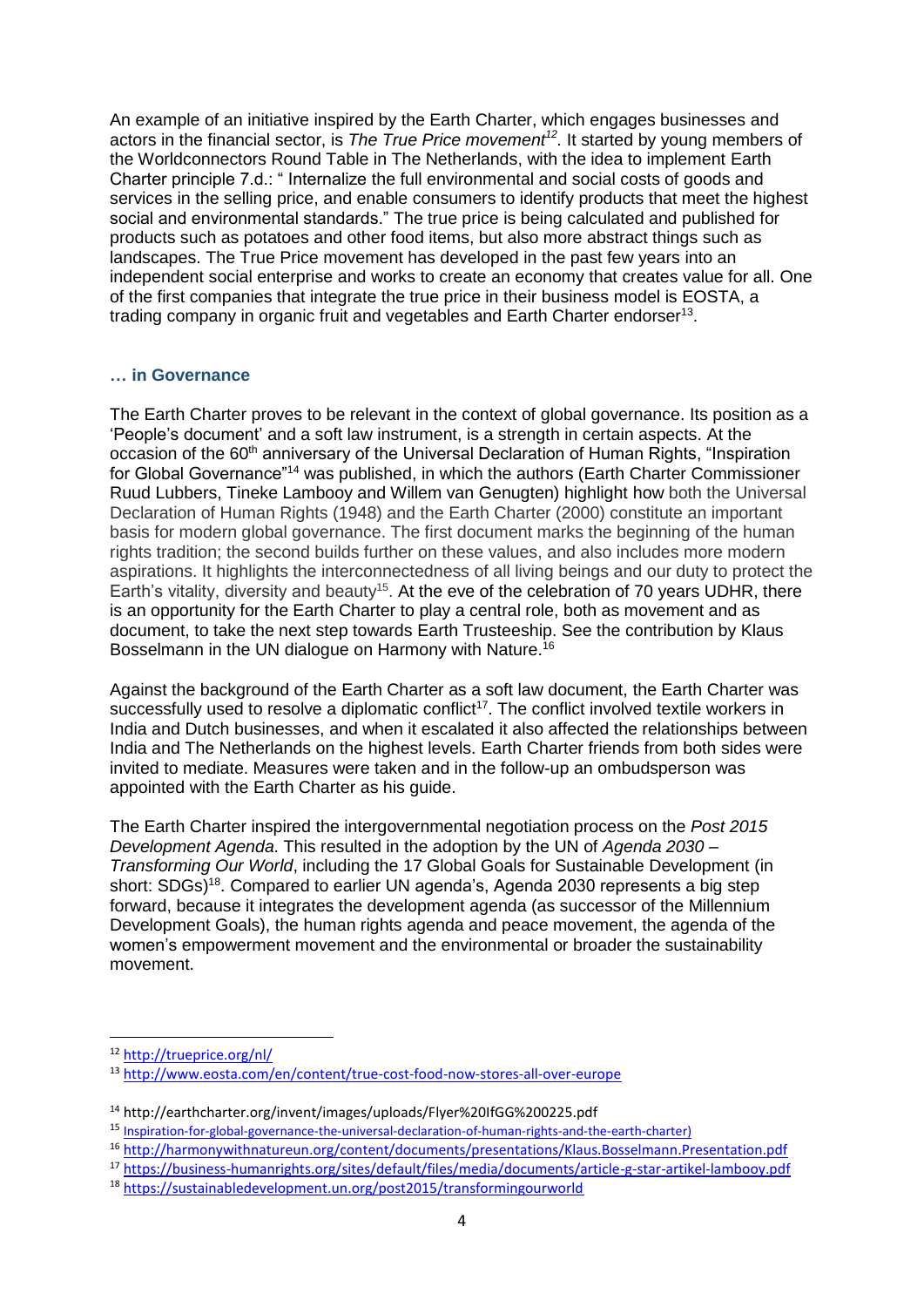A fruitful approach, in my opinion, to ensure that the SDGs will be implemented in a qualitative and ethical way, is to use the Earth Charter document as the ethical foundation to achieve the SDGs. The Earth Charter initiative can play an important role as people's movement to raise awareness about the SDGs and accelerate the implementation. MAPTING is a good example of this integration of both the Earth Charter values and principles and the SDGs. Another initiative, which should be taken forward in my opinion, is the Earth Report. A first Earth Report on SDG 5 - gender equality - was coordinated by CEE in India. The situation on Earth with regard to gender equality and empowerment of women and girls was highlighted from the ethical Earth Charter lens. Hopefully, this pilot edition will be followed up by a series of Earth Reports. This will require an investment in time and expertise by Earth Charter International and partner CEE. It is key that a quickly growing crowd of people, who is engaged with the SDGs, also learns about the added value of the Earth Charter.

Another example of an integrated approach of both the Earth Charter and the SDGs is *Global Goals Accelerator<sup>19</sup>* . Ten priorities were identified in a series of dialogues cofacilitated by Earth Charter The Netherlands, as an input to the national SDG strategy and to generate systemic change<sup>20</sup>. One of the priorities is the establishment of an Ombudsperson for Future Generations.

Various countries have already successfully established institutions that offer protection to the rights of future generations. In Brazil, Chile, Finland, Germany and Israel, parliamentary commissions for sustainable development and/or environmental issues are already established, mandated with the responsibility to defend the interests of future generations. Although these initiatives should be encouraged, analysis of the World Future Council shows that because of a lack of independency, institutionalisation and a restricted mandate, the impact of these initiatives is only limited when it comes to the rights of future generations. Wales goes one step further with the introduction of a Commissioner for a Sustainable Future. Parliamentary Commissioners for the environment are also established in Canada and New Zealand. In comparison with the earlier mentioned parliamentary commissions, the Commissioners are given a broader mandate. The most effective instrument for protecting the rights of future generations seems to be the establishment of an Ombudsperson for Future Generations<sup>21</sup>, in which Hungary sets a good example. The Hungarian Ombudsperson acts according to the following description: ''*to make human responsibility felt in all the fields of state and civil life, with respect to the conservation of natural values entrusted to us, for the sake of protecting the next generations.'*

The idea for an Ombudspersons for Future Generations is directly inspired by the Earth Charter document: "It is imperative that we, the peoples of Earth, declare our responsibility to one another, to the greater community of life, and to future generations." Also: "Everyone shares responsibility for the present and future well-being of the human family and the larger living world." Principle 4 calls upon everyone to "Secure Earth's bounty and beauty for present and future generations". And to "recognize that the freedom of action of each generation is qualified by the needs of future generations", and "to transmit to future generations values, traditions, and institutions that support the long-term flourishing of Earth's human and ecological communities. " In the first ethical pillar of the Earth Charter - Ecological Integrity - the notion of intergenerational solidarity is translated more concretely in principle 6.c.: "Ensure that decision making addresses the cumulative, long-term, indirect, long distance and global consequences of human activities".

**.** 

<sup>19</sup> <http://www.globalgoalsaccelerator.nl/>

<sup>&</sup>lt;sup>20</sup> https://issuu.com/violainehacker/docs/bb 14 bien\_commun charte\_social

<sup>&</sup>lt;sup>21</sup> Also called a Parliamentary Commissioner for Future Generations.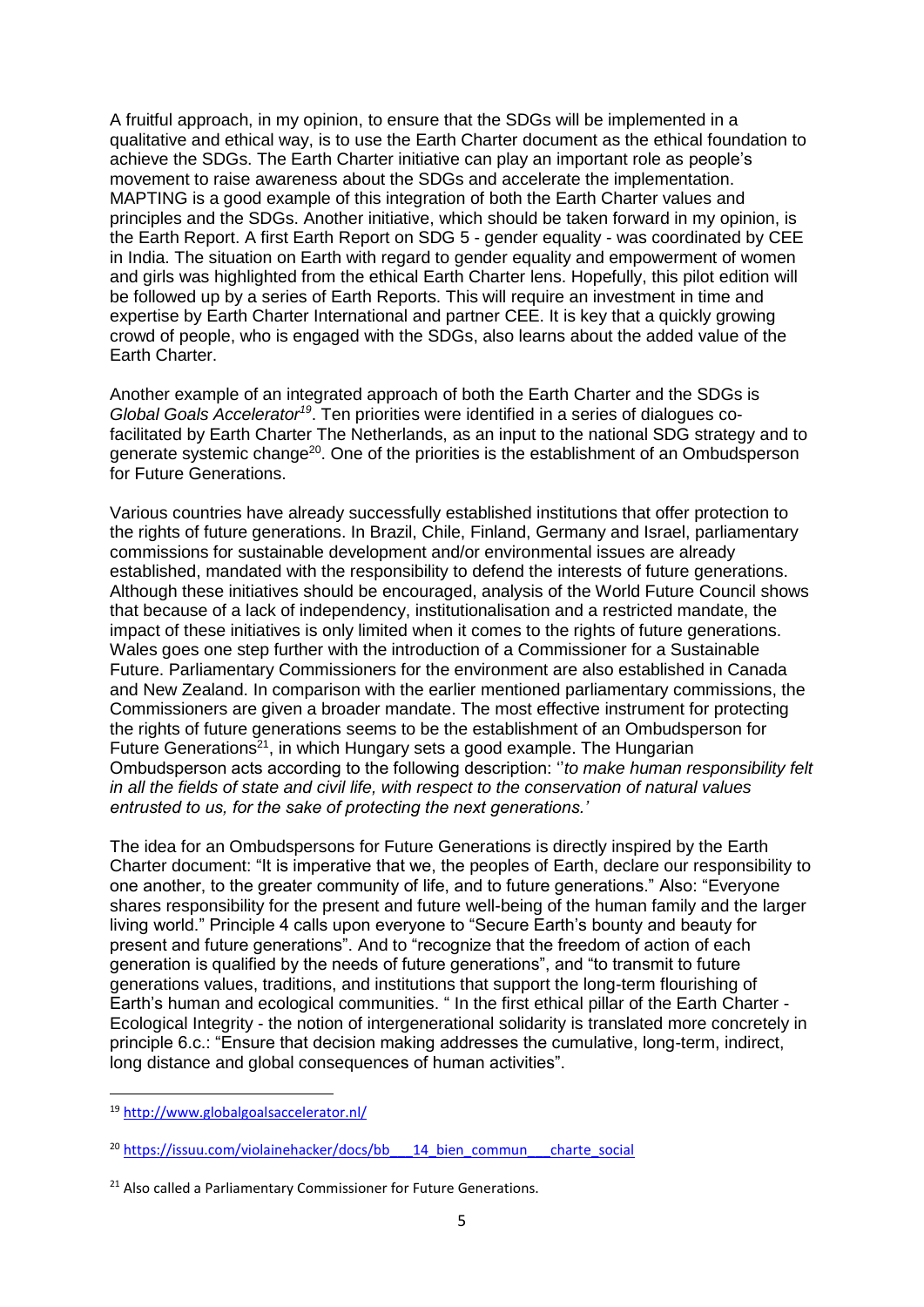The Earth Charter initiative could join forces with the World Future Council<sup>22</sup> and help initiate Ombudspersons for Future Generations all over the world. It will directly contribute to the implementation of SDG 16 on inclusive institutions, justice and peace.

## **Updating the Earth Charter**

I agree with Brendan that the Earth Charter vision remains as valid as when it was created, its articulation is inspirational and its principles enduring. And that there is no need to change the Earth Charter text. I also feel the sense of urgency to generate more impact with the Earth Charter, especially in the light of climate change, which has escalated, and problems caused by large-scale industrialization, technological innovation and polarization.

Brendan proposes to update the Earth Charter by publishing Addenda. This is in line with a decision from the Earth Charter Commission, which carried the responsibility for the integrity of the document. 10 years after the launch of the Earth Charter, the Commission and members of the Council gathered in the Peace Palace in The Hague to review the text. The conclusion in 2010 was not to change the text. Although the plan was seek ways to review the Earth Charter regularly. This could lead to either a complete new document or new initiative under another name. Alternatively, in case a major need emerged, a process could be initiated to draft addenda to the Earth Charter on specific issues.

I personally welcome new documents on the relevance of the Earth Charter in the light of topical developments. This is in fact what the Earth Charter Council did some years ago when statements were issued on the Earth Charter and 'responsible reproduction' and on the Earth Charter and climate change. More recently, Steven C. Rockefellers' essay on Democratic Equality, Economic Inequality and the Earth Charter (2015) can be considered as a topical reflection of the Earth Charter on a specific issue.

This is also, what we had in mind in The Netherlands when we started the *Worldconnectors Round Table for People and the Planet*. We engaged prominent people from different sectors and generations to look at topical issues from the perspective of the Earth Charter and come up with statements and inclusive and alternative solutions on issues such as migration, the connection of civilizations, food security, gender and diversity and climate change. This way, the Earth Charter proved to be relevant to new audiences which otherwise would not have been reached.

However, let us not limit updating the Earth Charter to a particular form. Updates can include creative expressions and all kinds of actions. The Earth Charter can be raised in interviews, dialogues or in process of building new partnerships. A very powerful example of a creative form is the one page map of the Earth Charter linked to new concepts, crafted by Fritjof Capra. Or the inclusion of the Earth Charter in his inspiring online Capra Course. The Earth Charter will remain relevant as long as it is brought to the attention of all those concerned with the critical issues of our time by those inspired by the way in which the Earth Charter frames humanity challenges and aspirations.

#### **Assess to accelerate**

1

In a few years, the Earth Charter initiative will celebrate its  $20<sup>th</sup>$  anniversary. A good moment to reflect and look forward. A challenge will be to assess the impact of 20 years Earth Charter, while strengthening the Earth Charter movement at the same time. The Earth Charter movement developed into a widespread network with a minimum of central

<sup>22</sup> https://www.worldconnectors.nl/en/themes/future-generations/